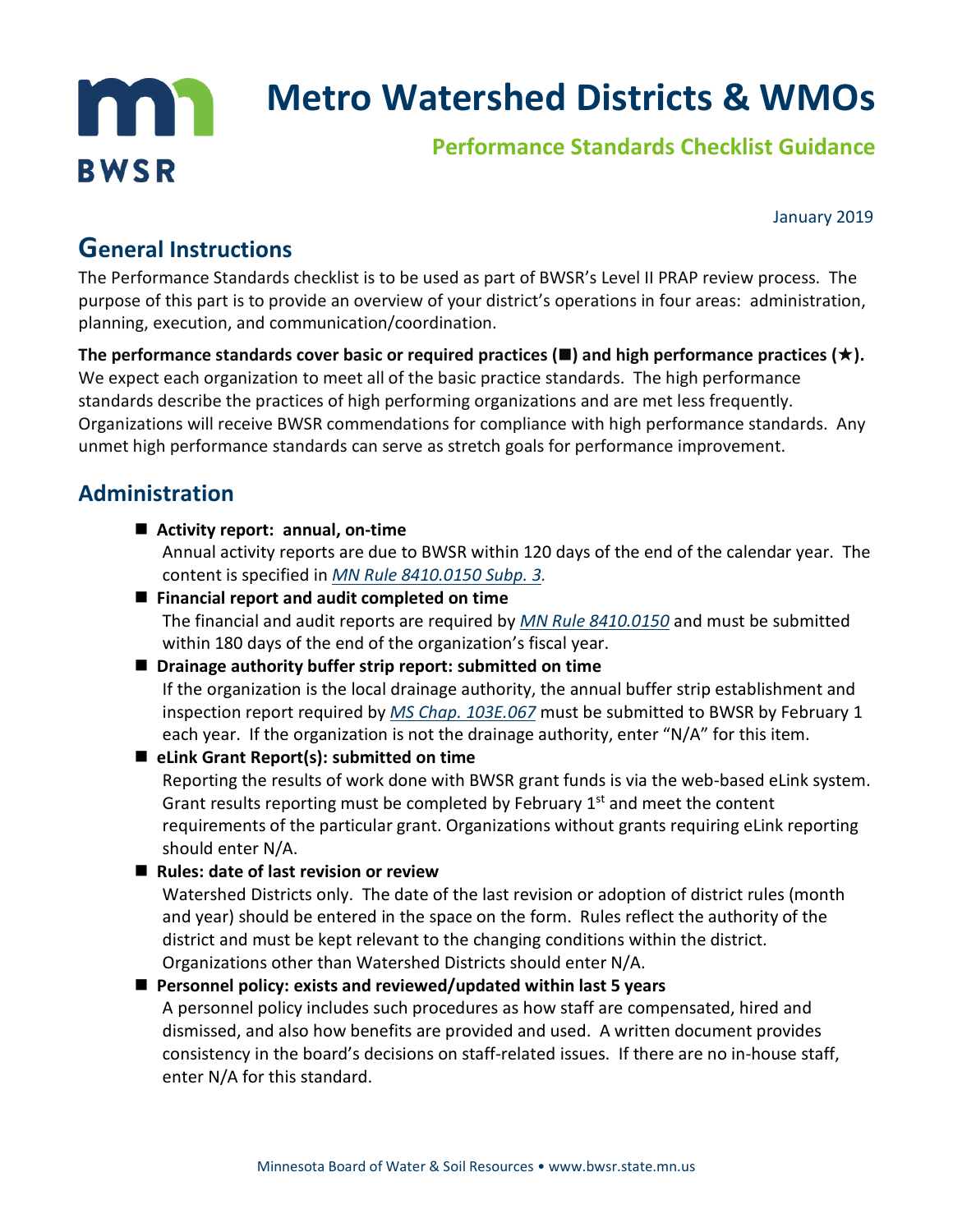#### ■ Data practices policy: exists and reviewed/updated within last 5 years

A data practices policy describes how the organization responds to requests for information submitted under the Minnesota Data Practices Act (MS Chap. 13). Guidance for local governments is available at *<http://www.ipad.state.mn.us/docs/accessmain.html.>* To check "yes" the organization must have a local policy and have reviewed it (determined that it is upto-date) or updated it within the past 5 years.

 **Manager appointments: current and reported** Watershed Districts only. This standard reports compliance with *[MS Chap. 103D.311 Subp. 4.](https://www.revisor.mn.gov/statutes/?id=103D.311)*  BWSR is one of the entities that must be notified of appointments made to the board of managers. Organizations other than Watershed Districts should enter N/A.

■ Consultant RFP: within 2 years for professional services *MS Chap. [103B.227 subd. 5](https://www.revisor.mn.gov/statutes/?id=103b.227)* requires biennial solicitations for consultant services. Organizations that check "yes" will have requested interest proposals within the previous two years.

- **WD/WMO has an adopting resolution assuming WCA responsibilities and appropriate decision delegation resolutions as warranted.** LGU must have an adopting resolution assuming its responsibilities under the WCA. LGU may through resolution, rule or ordinance place decision-making authority with staff. Copies of resolutions, rules and/or ordinances will be reviewed to determine if the LGU has an appropriate adopting resolution and if all decision-making authorities have been formally and properly delegated. (N/A if not WCA LGU)
- **WD/WMO has a knowledgeable and trained staff member that manages the WCA program and/or has secured a qualified delegate.** WCA rules require an LGU to provide a knowledgeable and trained staff to manage the program or for them to secure a qualified delegate to manage the program on their behalf. BWSR wetland specialists will evaluate the background, training and experience of the LGU's designated WCA program coordinator to determine if they are qualified to effectively administer the program. (N/A if not WCA LGU)

## **Administrator on staff**

Watershed Districts only. Record "yes" if the district contracts for or employs a person designated as the district administrator. In general the administrator serves as lead staff to the board of managers and coordinates the overall administrative, project, regulatory, and public involvement operations of the district. Organizations other than Watershed Districts should enter N/A.

 **Board training: orientation and cont. ed. plan and record for each board member** Organizations who meet these standards will provide for a mandatory orientation session(s) for new board members. There will also be a training plan, which can be individually tailored, for each board member to enhance skills or technical expertise related to their service to the organization. The organization will also maintain a record of what elements of the plan each board member has completed.

## **Staff training: orientation and cont. ed. plan and record for each staff member** Organizations who meet these standards will provide for a mandatory orientation session(s) for new staff members. There will also be a training plan, which can be individually tailored, for each staff person to enhance skills or technical expertise related to their service to the organization. The organization will also maintain a record of what elements of the plan each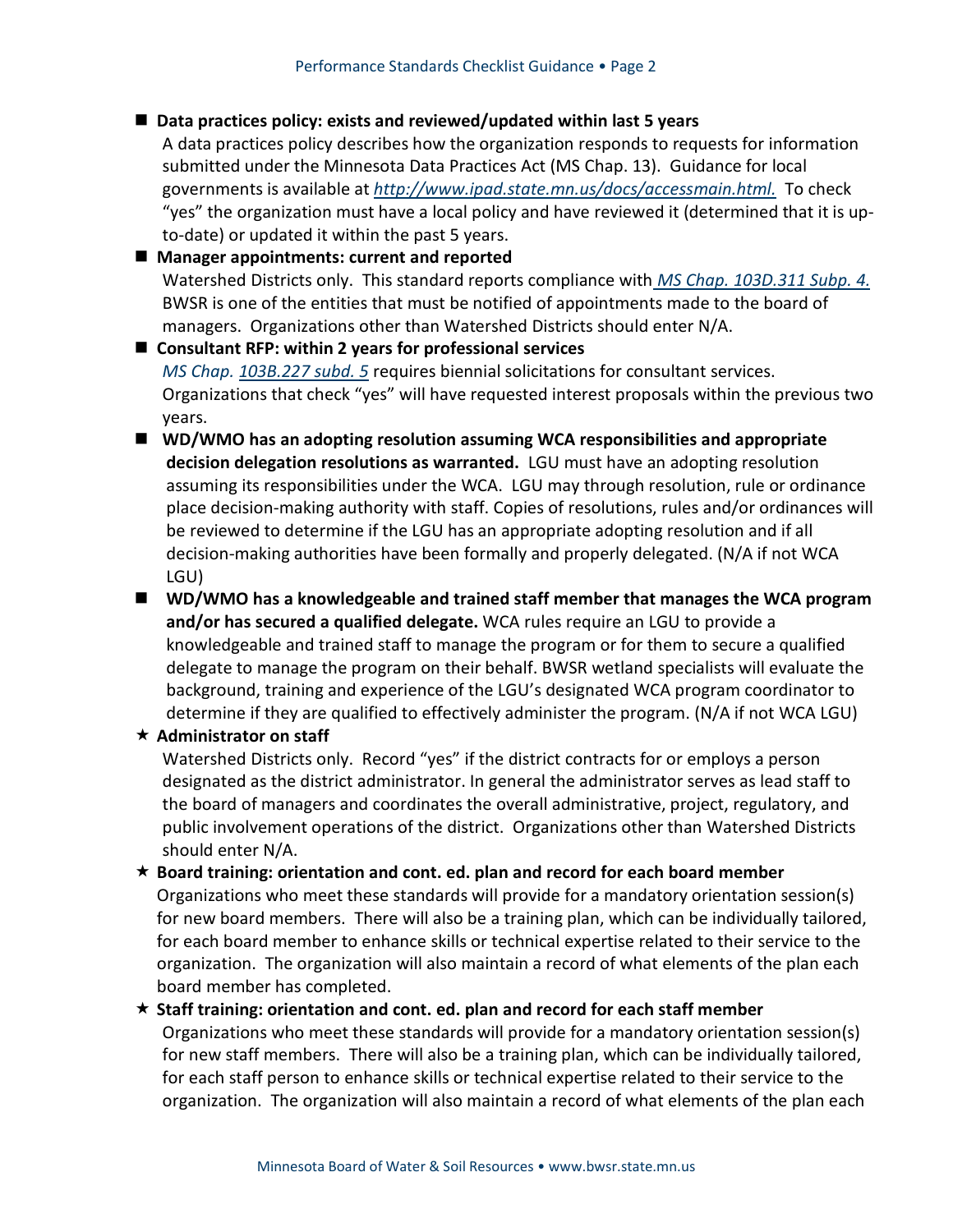staff member has completed. Organizations without in-house staff should enter "N/A" for the staff training item.

**Operational guidelines for fiscal procedures and conflicts of interest exist and are current** Operational guidelines are written procedures and policies that are used to inform and guide the operation of the organization. There is no prescribed format or content for these. However, the Minnesota Office of the State Auditor website

*<http://www.auditor.state.mn.us/default.aspx?page=pitfalls>* has helpful information for local government, including guidelines for fiscal procedures and conflicts of interest. BWSR also has examples of good operating guidelines.

#### **Public drainage records: meet modernization guidelines**

Organizations that serve as the public drainage authority will meet this standard if they have upgraded their drainage system records to meet the Drainage Records Modernization Guidelines. These guidelines are explained at www.bwsr.state.mn.us/drainage/index.html. Organizations that are not the public drainage authority should enter "N/A" for this item.

## **Planning**

**Watershed management plan: up-to-date**

This standard identifies whether the organization is operating under a management plan that is not overdue for revision.

■ City/twp. local water plans not yet approved Record the total number of cities or townships that are overdue for approval by the organization.

## **Capital Improvement Program: reviewed every 2 years**

A capital improvement program is defined in *[MS Chap. 103B.205 Subp. 3](https://www.revisor.mn.gov/statutes/?id=103B.205)* and is listed as a required management plan component in *[MR 8410.0150 Subp. 3e.](https://www.revisor.leg.state.mn.us/rules/?id=8410.0150)* Organizations that meet this standard will review their capital improvement program at least once every 2 years.

## **Biennial Budget Request submitted on time**

BWSR encourages watershed organizations contemplating applying for competitive grants to use the Biennial Budget Request (BBR) form and process as a planning tool and means to notify funding sources of planned projects in advance. As BBRs are only submitted biennially, the organizations that meet this high performance standard will have submitted a BBR within the past 24 months.

## **Strategic plan identifies short-term activities & budgets based on state and local watershed priorities**

Organizations that meet this high performance standard will periodically develop and use a short-term, strategic plan to set priorities for annual budgets and work plans based on the watershed management plan objectives, state agency watershed priorities, and the CIP. State watershed priorities include the schedule for intensive watershed monitoring and watershed restoration and protection strategies.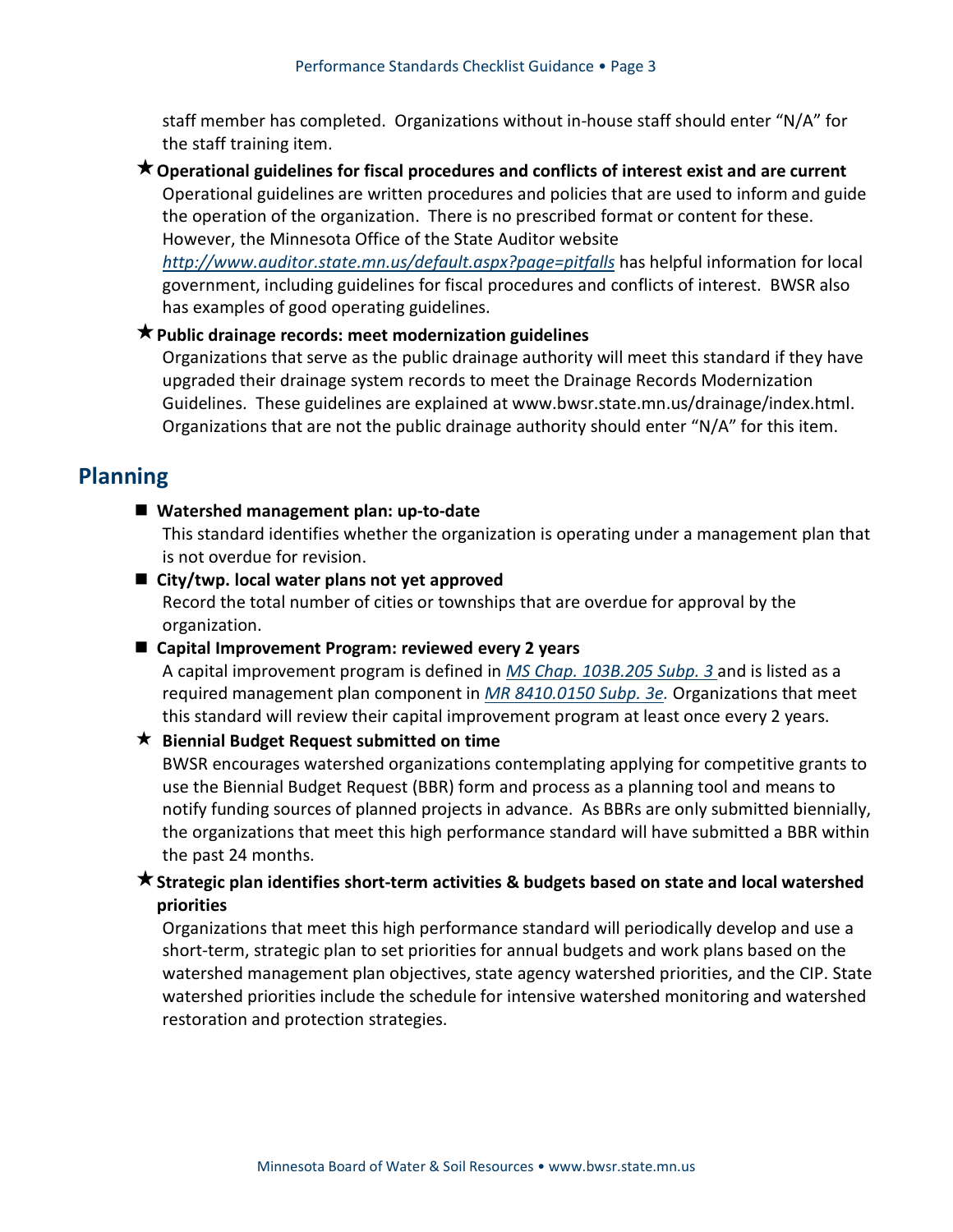## **Execution**

#### **Engineer Reports: submitted for DNR & BWSR review**

Watershed Districts Only: Record a "yes" if during the last five years all required engineer reports for district projects have been submitted for DNR and BWSR review and comment, as required by *[MS Chap. 103D.711 Subd.5.](https://www.revisor.mn.gov/statutes/?id=103D.711)* Organizations other than Watershed Districts should enter N/A.

## **Total expenditures per year (past 10 years)**

This is the organization's total expenditures from all sources of funds with a dollar amount for each of the last 10 years for which data are complete. These data are one indicator of trends in the level of organization activity. A table is provided at the bottom of the Part 2 checklist to enter these amounts.

■ WCA decisions and determinations made in conformance with all WCA requirements. WCA requires LGUs to make decisions and determinations in conformance with specific noticing, timeline and other procedural and substantive requirements. BWSR wetland specialists will review a sample of decisions and determinations made by the LGU to determine if WCA rules are being followed. (N/A if not WCA LGU)

■ WCA TEP reviews and recommendations appropriately coordinated. *WCA rules require that* the TEP make findings and recommendations to the LGU in regard to decisions and various technical aspects of rule requirements. The LGU must provide a staff member to serve on the TEP and must coordinate TEP reviews and recommendations to insure that they are technically sound and timely. BWSR wetland specialists will review a sampling of various decisions and associated TEP recommendations to determine if this requirement is met. (N/A if not WCA LGU)

## **Water quality trends tracked for key water bodies**

Organizations that meet this standard will have identified key water bodies in their organization and have an established monitoring program to track the water quality of those water bodies as required by *[MR 8410.0060 Subp. 1f.](https://www.revisor.leg.state.mn.us/rules/?id=8410.0060)* The water quality data can be used to set priorities for strategic and annual activity planning and projects.

## **Watershed hydrologic trends monitored / reported**

Organizations that meet this high performance standard will regularly measure one or more hydrologic parameters for their watershed or sub-watersheds and report the results. Selected parameters should be indicators of the effectiveness of water retention efforts, changes in impervious surface coverage, and hydrologic connectivity and be used to identify trends in peak flows, runoff volumes, baseflow, and other hydrologic characteristics related to the organization's watershed management objectives.

## **Communication and Coordination**

 **Website: contains information as required by [MR 8410.0150 Subp. 3a,](https://www.revisor.leg.state.mn.us/rules/?id=8410.0150) i.e. board meeting information, contact information, water plan, among others**

These basic elements must be available for review on the organization's website and be updated within a reasonable amount of time after changes to any one element. For website grant reporting requirements, see website.